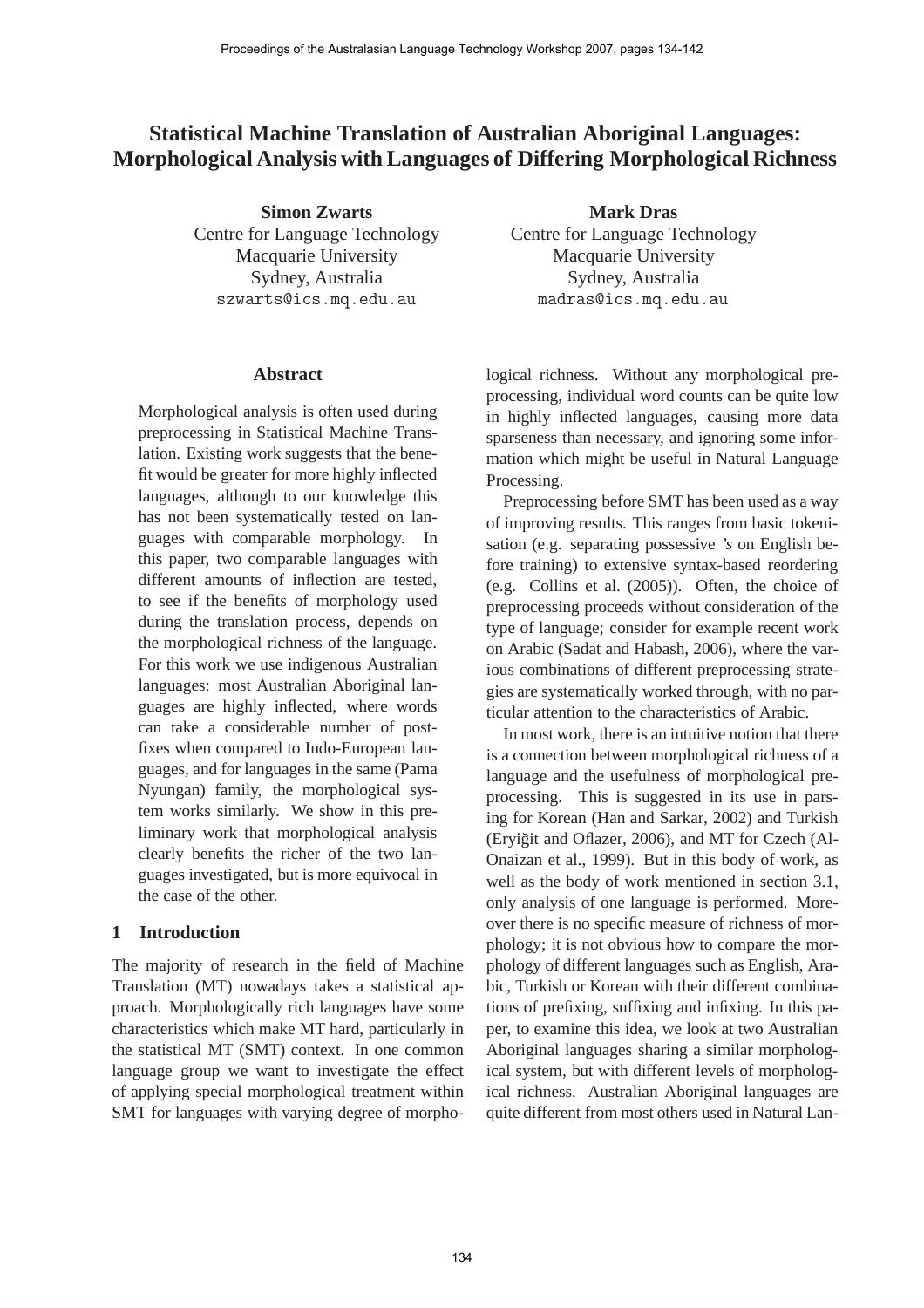guage Processing. Although indigenous Australian languages individually are quite distinct, some features are shared among many of them. In particular, many indigenous Australian languages are morphologically very rich. As for most languages around the world, heavier inflection usually goes together with a freer word order. The inflection of the different words conveys information which languages like English encode in word order, for example to distinguish subjects from objects. Most indigenous Australian languages are very heavily inflected, where it is not uncommon to have three or more postfixes on the same word. In some of these languages the boundaries between postfixes and words are quite imprecise. The form of a word reflects this, and morphology might be explicitly marked on words, where roots and postfixes are separated by special characters.

This morphologically rich nature of indigenous Australian languages becomes even clearer when set against European languages. In indigenous Australian languages suffixes attached to one word can carry a meaning which in Indo-European languages has to be expressed by separate individual words as opposed to suffixes. The boundary between these suffixes and individual words is starting to become vague as the suffixes do not just add some information to the root word, but can introduce complete new meaning elements.

Our work focuses on the languages Warlpiri (an indigenous language of central Australia) and Wik Mungkan (northern Cape York, Queensland, Australia). To the best of our knowledge, no machine translation on indigenous Australian languages has been attempted before, even though these languages share some quite interesting characteristics which are unique in the world. The major part of work in MT focuses on Indo-European and Asian languages. Applying MT to indigenous Australian languages therefore presents us with a new set of challenges.

The paper is structured as follows: in section 2 we provide the background on two Australian Aboriginal languages, and we describe the available data in these languages. Section 3 starts with some work related to our method, gives some background on the data characteristics of our domain, then describes our approach, experiment and the method for evaluation. Section 4 contains the results from this eval-

uation and has discusses interpret these results; this leads to a conclusion in section 5.

# **2 Languages and Data**

It is difficult to research the effect of morphological analysis between languages with a different amount of morphological richness. It is very hard to compare different languages from completely different languages families, such as comparing English with Arabic or Czech. In trying to answer the question if morphological treatment is more beneficial for more morphological rich languages, we picked two highly inflected languages from the same language family. The Pama-Nyungan languages are the most widespread family of Australian Aboriginal languages and have in common a morphological system based entirely on suffixation (Austin, 2006). By using two languages from the same family, we can make more valid comparisons between them. Another reason for using Australian Aboriginal languages, is that some of them come with some 'free' morphological analysis: morphology is indicated to a certain degree in the writing system itself. As this is a human analysis, it is therefore more reliable than automatically acquired morphology.

We will first describe the two languages and show how they differ in morphological richness.

# **2.1 Warlpiri**

Warlpiri is an interesting language to investigate because it is often considered the prototypical free word order language, and has a number of unusual characteristics. Morphosyntactic analyses have been proposed that describe these: extensive use of casemarking morphology, syntactic ergativity, PRO-drop (null pronominals), clitic-doubling, free word order (but with tight restrictions on the location of the auxiliary), discontinuous constituents, lack of a copula verb, a grammatical category of preverbs, and so on. In terms of linguistic analysis, there is extensive coverage of the grammar in Laughren and Hoogenraad (1996). Further, it is one of the major Aboriginal languages in Australia: it is spoken natively by roughly 3000 people, with at least another 1000 speaking it as a second language; it is one of the few where children are still learning to speak the language as their first language; and it has a deal of cul-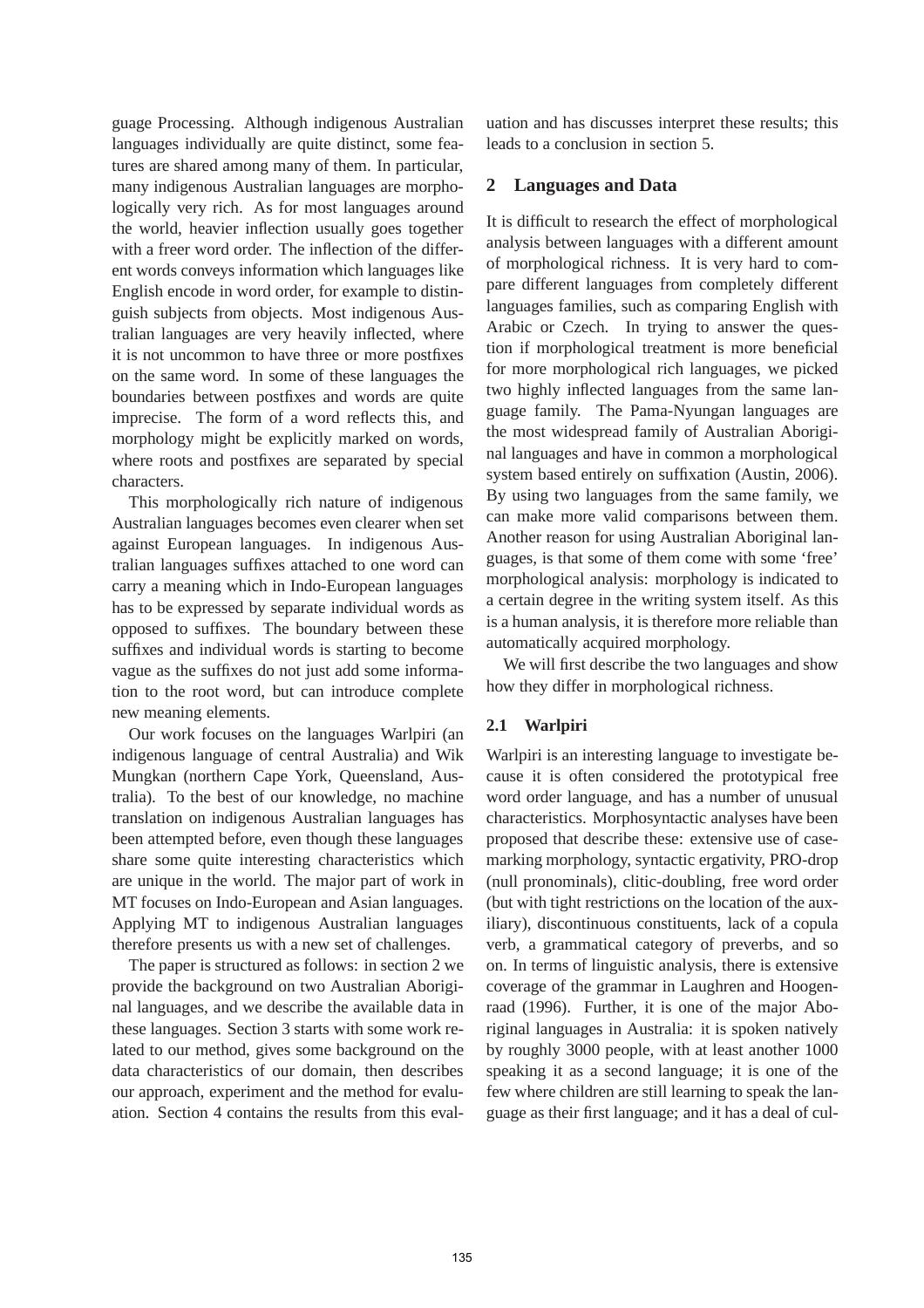1 Nyampu yimi, ngulaju kamparru-warnu-juku nyiya-kanti-kantiki. Kamparruju nyurru-wiyiji, ngulaju God-ju nyinajalpa yangarlu-wiyi nyanungu-mipa, yalkiri manu walyaku lawa-juku. Ngula-jangkaju, ngurrju-manu yalkiri manu walya-wiyi.

2 Yalkiri kapu walya kuja ngurrju-manu, ngula-julpa lawa-juku walyaju ngunaja kirlka-juku. Ngulaju nyiyakanti-kanti-wangu-juku. God-rlu kuja yalkiri manu walya ngurrju-manu, ngula-jangkaju, mangkurdurlulku wuuly-kujurnu, ngulalpa parra-wangu-juku karrija murnma-juku. God-rlu-julpa Pirlirrparlu warru warrawarra-kangu mangkurdu-wanarlu.

# Table 1: Warlpiri sample extract, Genesis 1:1, 2

1 Ngay John=ang, ngay wik inanganiy umpang niiyant. Ngay wik inangan Jesus Christ=antam waa' waa'ang niiyant aak ngeen nathan yaam ke'anaman wampow. Nil piip God=angan waa' nungant Jesus Christ=ant puth than pam wanch yotamang nunangan monkan-wakantan than mee'miy ngul yipam iiyayn. Nil puth Jesus=anganiy-a, ngaantiyongkan kuch nunang nil yipam meenathow ngathar ke' pithang yimanangan, ngay puth piip God nunang monkan-wak-wakang a' puth work nungant iiy-iiyang.

2 Ngay puth latang ump-umpang niiyant ngay pithangan thath-thathanga, wik God=antam anangana niiyant ngul waa' ang, wik anangan kan-kanam nil Jesus Christ=angan waa'-waa' nil God=angan meenath nungant.

Table 2: Wik Mungkan sample extract, Revelations 1:1, 2

tural support, for example through Warlpiri Media<sup>1</sup> and through bilingual teaching at the Northern Territory's Community Education Centres such as Yuendumu. Table 1 gives an impression of what Warlpiri looks like.

Because Warlpiri is a heavily agglutinative language, words can have many suffixes. The result can be very long words. To not confuse speakers, suffixes longer than one syllable are usually explicitly marked with a hyphen. This is an important feature we want to exploit later. Other inflections are not marked with hyphen:<sup>2</sup> *Nyangkajulu* which translates as *Look at me* is built from the blocks *(nyangka, look at) (+ju, me)* and *(+lu, you)*.

Suffixes can indicate many things, like tense, case, prepositions, location and more. Some examples are: *-wangu* which translates as *not, without*; *-pala* which indicates two speakers; *-kari* which means *another*; and *-nawu* which indicates it is that specific one. An extensive lexically based analysis of Warlpiri morphosyntax is given by Simpson (1991).

To have a first indication of which part of the writ-

ten language consist of explicitly marked suffixes we counted how many hyphens the average word in Warlpiri has in our corpus (section 2.3). In table 3 we can see that over half the words carry at least one suffix, with many words carrying more.

#### **2.2 Wik Mungkan**

To investigate the effects of morphological analysis we also look at another Australian Aboriginal language. We chose Wik Mungkan (Gordon, 2005), because of data availability and because it belongs to the same Pama-Nyungan language family as Warlpiri, and shares the highly agglutinative characteristics of Warlpiri. Wik Mungkan is a language which originates in northern Cape York, Queensland, Australia. The language nowadays is spoken by far fewer people (600 speakers, 400 native) and fewer resources are available for this language.

Table 2 gives an example of written Wik Mungkan. Wik Mungkan has less extensively marked morphology than Warlpiri, as can be concluded from table 4. Whereas Warlpiri has 0.615 postfixes on average per token, in Wik Mungkan we only have 0.257.

There are different writing conventions for Wik Mungkan as compared to Warlpiri. While in Warlpiri we only split on the hyphen token  $(-)$ , in

<sup>1</sup>http://[www.warlpiri.com.au](http://www.warlpiri.com.au)

<sup>2</sup>We follow the notation convention which is common for Warlpiri to use a + for suffixes which 'glue' to the word without a hyphen and a - for suffixes where the hyphen remains when attached.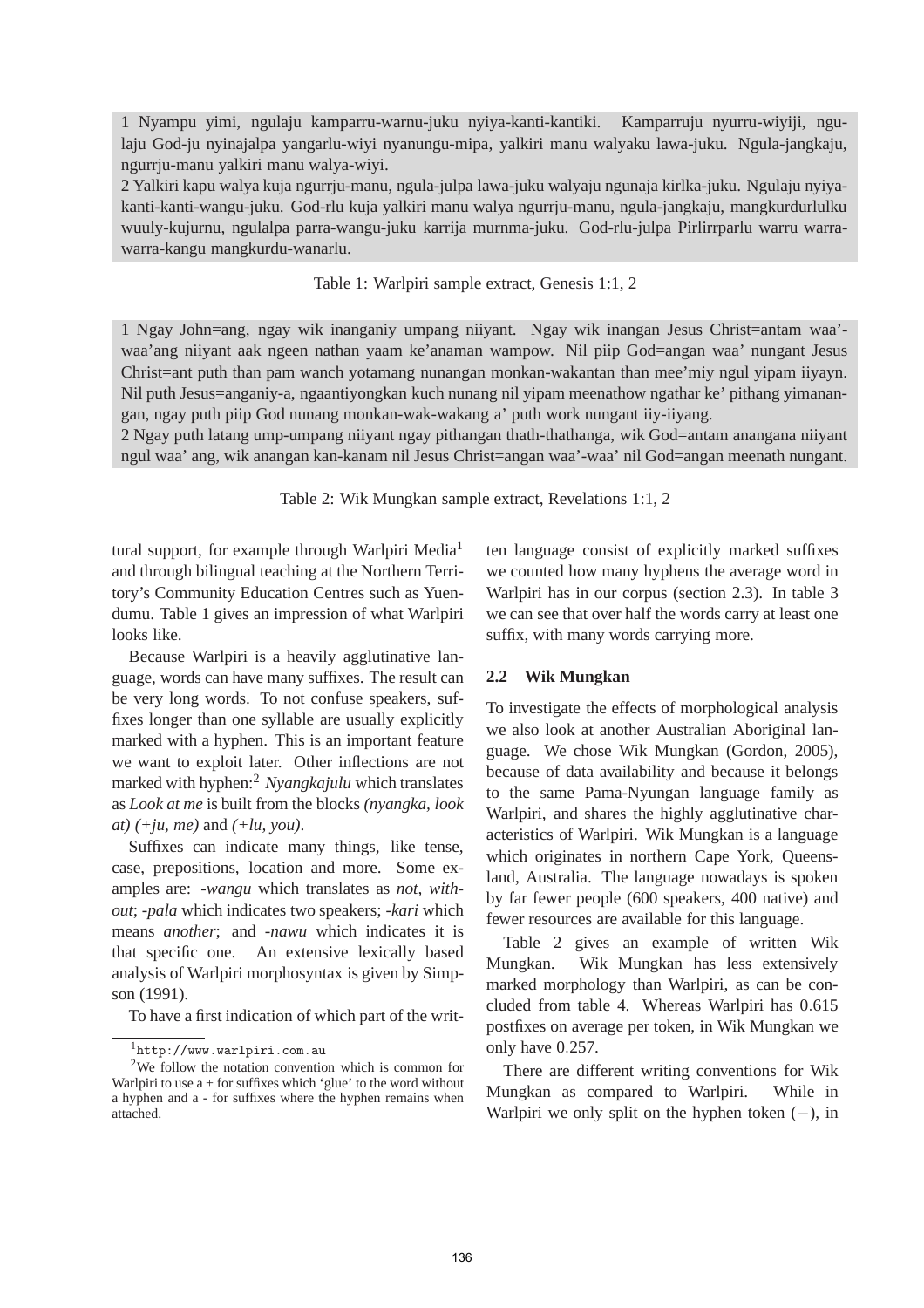| <b>Postfixes</b> | count | percentage |  |  |
|------------------|-------|------------|--|--|
|                  | 36389 | 49.32%     |  |  |
|                  | 30248 | 41.00%     |  |  |
| $\overline{2}$   | 6373  | 8.63%      |  |  |
| $\mathcal{R}$    | 704   | 0.95%      |  |  |
|                  | 54    | $0.07\%$   |  |  |
| 5                | 3     | $0.00\%$   |  |  |

**Average Postfixes per word:** 0.615

Table 3: Warlpiri words carrying postfixes

Wik Mungkan we split on the at-sign  $(\omega)$ , the equal sign (=), the hyphen (−), the tilde ( $\tilde{\ }$ ) and the apostrophe (′ ). A token like *Jesus=anganiy-a* is split into 3 individual tokens.

#### **2.3 Bible Corpus**

Bilingual data comprising English and an indigenous Australian language is extremely scarce. SMT models usually are data hungry, with performance increasing with availability of training data. Languages like Warlpiri have more texts available, but are either not translated, or do not have a close English translation. In our experiments we used parts of the Bible. Warlpiri and other indigenous Australian languages have Bible translations, which obviously are also available in English. We used a couple of books of the Bible which are translated into Warlpiri and the complete New Testament for Wik Mungkan.<sup>3</sup> We verse-aligned the texts in the Aboriginal language with an English Bible translation, the World English Bible (WEB) version. In English we had the opportunity to pick between several translations. We chose for the WEB translation because of the literalness of translations and, because the language is reasonably modern English, unlike the even more literal King James version.

Overall our corpus is very small for SMT models, and we are trying to obtain more data. For the moment we are interested in relative machine translation quality, and hope that translation quality will improve when provided with more bilingual data.

| Postfixes      | count  | percentage |  |  |
|----------------|--------|------------|--|--|
| 0              | 211563 | 77.80%     |  |  |
| 1              | 51505  | 18.94%     |  |  |
| $\overline{2}$ | 8226   | 3.02%      |  |  |
| 3              | 647    | 0.24%      |  |  |
|                |        | $0.00\%$   |  |  |

**Average Postfixes per word:** 0.257

Table 4: Wik Mungkan words carrying postfixes

## **3 Method**

#### **3.1 Related approaches**

To treat morphologically rich indigenous languages we want to do morphological analyses before translating. We do this as a preprocessing step in Phrase Based SMT (PSMT), leaving all the other PSMT steps untouched.

Preprocessing before applying PSMT has shown to be able to improve overall MT quality. As examples, Xia and McCord (2004), Collins et al. (2005) and Zwarts and Dras (2006) present an PSMT approach with word reordering as a preprocessing step, and demonstrate improved results in translation quality.

Work in Czech, done during the 1999 Summer Workshop at John Hopkins University (Al-Onaizan et al., 1999), describes an approach where Czech was turned into 'Czech-prime' as a preprocessing step. For Indo-European languages, Czech is highly inflected and has a relatively free word order. In their approach they first completely discarded inflective information like number, tense and gender. Later they used this information to artificially enhance their statistical model, by enriching the vocabulary of their statistical look-up table by adding new tokens based on seen roots of words with known morphology. Note that this work was not done in the PSMT paradigm, but using the original IBM statistical models (Brown et al., 1993) for MT.

An example of a fairly comprehensive analysis of the use of morphological analysis as a preprocessing step has been done on Arabic (Sadat and Habash, 2006). An Arabic morphological analyser was used to obtain an analysis of the build-up of

<sup>3</sup>These texts were made available to us by the Aboriginal Studies Electronic Data Archive (ASEDA).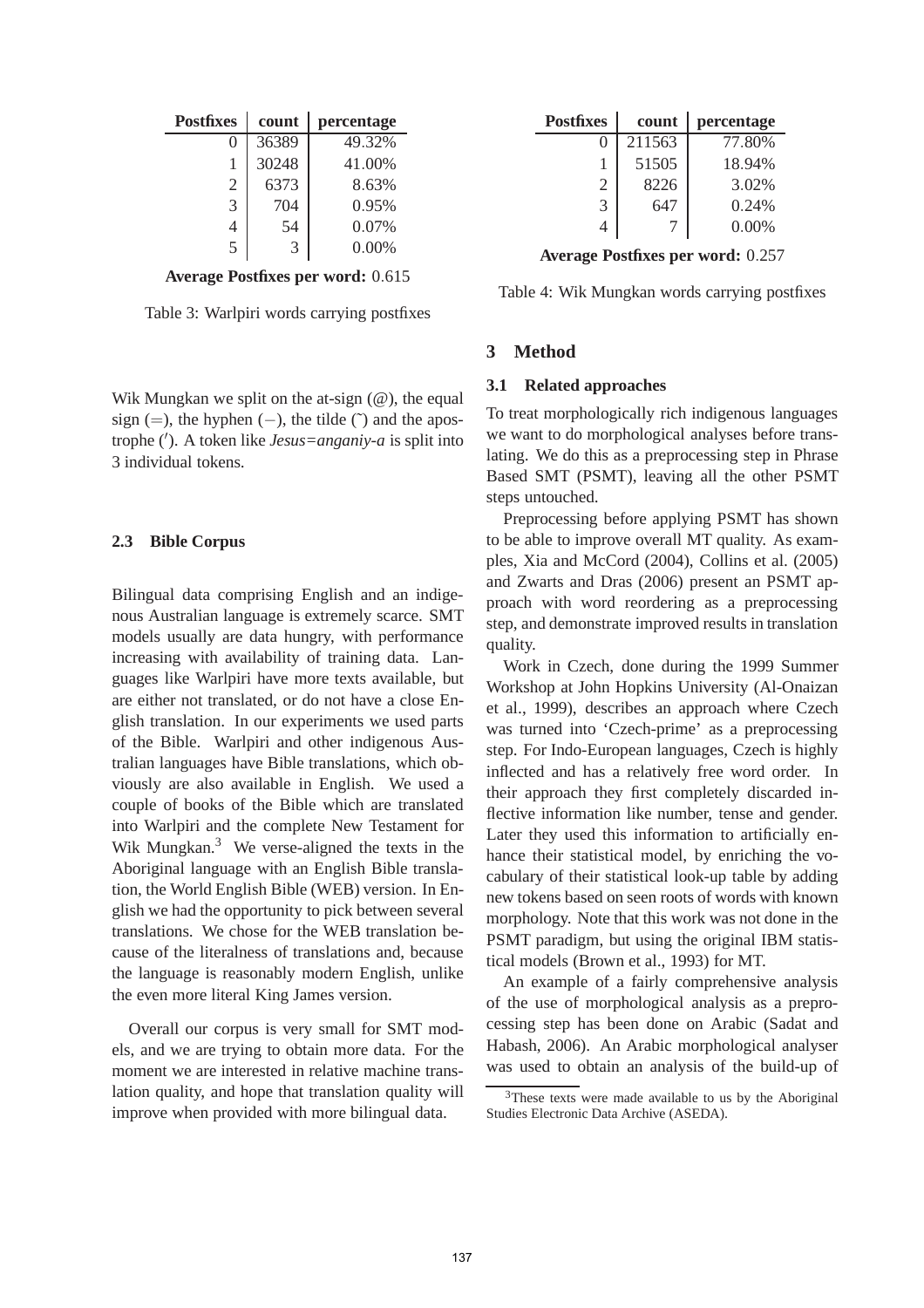Arabic words. Several models were presented which preprocessed the Arabic text. The key idea was to split off word parts based on specific analysis of the word. For example, pronominal clitics are split into several words. However, Arabic morphology is not as extensive as in languages like Warlpiri. Riesa et al. (2006) is another example where the use of morphological information boosts SMT quality. In this approach the tokens are separated from prefixes and postfixes based on a predefined list, derived from a grammar book. Lee (2004) similarly works on Arabic to English translation and separates prefixes and suffixes from the word stem. In contrast with our data, where we do not need to differentiate between different affixes. We only have postfixes, although stacked on each other and playing different roles, so we treat all morphology uniformly.

#### **3.2 Data characteristics**

We want to apply morphological preprocessing to Aboriginal languages to investigate its effect on morphologically rich languages as opposed to morphologically poorer ones. In Warlpiri it is possible to explicitly mark suffixes. We separate the suffixes from the main word and treat them as individual tokens. If we have the example sentence *Pina wangkaya yimi-kari* (*Say it again another way*) where we observe *yimi-kari* with *yimi* is *word, sentence* and *-kari* is *another*; we thus separate this to *Pina wangkaya yimi -kari*. Now the SMT models can pick up the individual meaning for *yimi* and  *kari* where this previously could not have been done. In situations where we find *-kari* without the original root word, we assume the SMT model can still translate it.

As a first step to see if our intuition is right we have done a word count for both the original tokens as for the tokens when split on hyphen, to get an idea of the frequency distribution. Some words which are not frequent when counted by string match become frequent if split on suffixes. Table 5 gives an overview of this distribution.

The most frequent word when split on suffixes appears less than ten times only by itself without splitting. Also, some suffixes suddenly appear very high in the frequency list when counting them as separate tokens, while it is impossible for them to feature in the top when we do not apply splitting. The third

| rank           | count | normal       | count | normalised |  |
|----------------|-------|--------------|-------|------------|--|
| 1              | 2204  | manu         | 3018  | ngula      |  |
| $\mathfrak{2}$ | 1330  | ngulaju      | 2342  | manu       |  |
| 3              | 934   | yangka       | 2192  | -jana      |  |
| 4              | 773   | kuja<br>1748 |       | God        |  |
| 5              | 538   | ngula-gankaj | 1656  | -kari      |  |
| 6              | 529   | <b>Jesus</b> | 1619  | kuja       |  |
| 7              | 453   | wankaja      | 1557  | -juku      |  |
| 8              | 438   | nyina        | 1508  | ngulaju    |  |
| 9              | 421   | nyinaja      | 1479  | -kurra     |  |
| 10             | 420   | junga-juku   | 1314  | yangka     |  |
| 17             | 226   | God-rlu      | 859   | -nyangu    |  |
| 18             | 256   | God-kurlangu | 807   | -nyayirni  |  |
| 19             | 255   | God-ku       | 804   | -wangu     |  |

Table 5: Warlpiri word count and postfix normalised token count

most common token after splitting, for example, is already a suffix, beating normal root words. In the top 100, we observe 46 suffixes.

Furthermore if we look at the positions 17, 18 and 19 in the top 100 we see the same root word. If we treat these tokens literally for the PSMT machinery they are three completely separate tokens, but surely they share some meaning. If we split them on hyphen, this partially reduces the data sparseness problem.

Phrase-based translation still allows to treat the split words with morphemes together and even map them to a single English token. Because both the root token and the separated suffixes are still in the same phrasal window, as far as the PSMT machinery is concerned it can still handle them together as if they are one token.

In that case on the Warlpiri side the phrase has several tokens. The difference is that it is now up to the phrasal model to decide how to treat them, individually or as a root suffix combination. Also the individual components have been observed more often in training, so the statistical accuracy for them individually should be higher. The model can choose to use the phrase or the individual components.

#### **3.3 Experiment**

For our baseline, we use the original corpus; we compare this against the corpus where the words are split on morphology. We verse-align them, because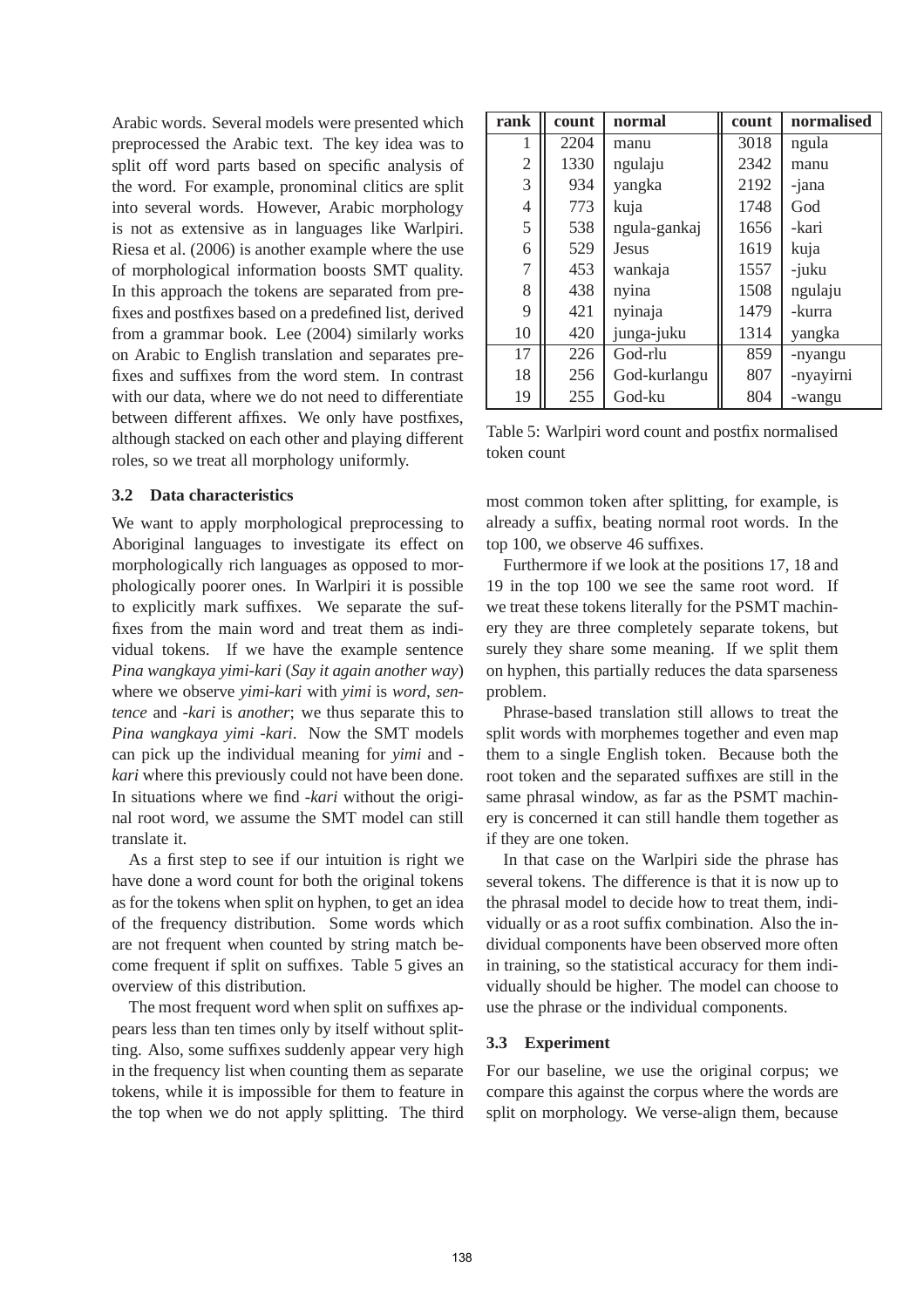|               | B | I am most God jaru-kari so nyurrurla-kari-piya-wangu therefore concerned the                   |
|---------------|---|------------------------------------------------------------------------------------------------|
|               |   | marnkurrpaku-mipa working because christ jungangku out fruit                                   |
|               | S | I say this to be with you as in the three other wangkamirra because Christ speech give you for |
|               |   | an prayed with you                                                                             |
|               | R | I thank my God I speak with other languages more than you all                                  |
| $\mathcal{D}$ | B | but pina-yanta samaria ngajuku-palangu-kurlangu-kurra does                                     |
|               | S | but back -yanta from my father's of to right away                                              |
|               | R | but you shall go to my father's house                                                          |
|               | B | he ngula-warnurluju-jana Peter-rluju met all the Cornelius-kurlu and to all                    |
|               | S | thus in all the Peter he told all the Cornelius life and of his life                           |
|               | R | but Peter began and explained to them in order saying                                          |

Table 6: Warlpiri improvement: example translation set: (B)aseline, (S)plit, (R)eference

| В | when he said to the house will and the assembly jews-antamakan hades                      |
|---|-------------------------------------------------------------------------------------------|
| S | so when he was lost and to enter into the synagogue                                       |
| R | he departed there and went into their synagogue                                           |
| B | but he began again to the universal but assumed by I tell this as I would like to know by |
|   | inaniu I uuyaminga                                                                        |
| S | but when Peter to uuama he said truly I head a uuyaminga man was not know no again I      |
|   | is speaks                                                                                 |
| R | Again he denied it with an oath I don't know the man                                      |

Table 7: Wik Mungkan improvement: example translation set: (B)aseline, (S)plit, (R)eference

both corpora come with verse information. Aligning them on a sentence level within verses was found to be extremely hard, especially since the same information was probably distributed over different sentence in a way problematic for the statistical machinery.

We use the normal tools to for PSMT: GIZA++ (Och and Ney, 2003) to statistically derive a sentence alignment on token level; and the decoder Pharaoh (Koehn, 2004), a beam search decoder for PSMT. Phrases are extracted by our own Phrase Builder, which extracts phrases based on the GIZA++ alignment as described in the Pharaoh manual. We used a trigram model with interpolated Kneser-Ney discounting as a language model. The language model was built using Biblical text and was enriched with extracts from the European Parliament in order to reduce data sparseness. The SRILM (Stolcke, 2002) toolkit was used to build this language model.

Our system still suffers from quite some considerable noise. This is not uncommon for a statistical approach, but particularly hits the system hard in data-poor environments. In an abundant data scenario, noise tends to get averaged out. Some of the noise we experienced in our domain was due to poor verse alignment. There is strong indication in the test set that the PSMT system is actually translating a different sentence than the reference. Since the test and training data are obtained via the same means we assume this is also the case in the training set.

# **3.4 Evaluation**

Often the BLEU metric is used in MT next to human evaluation, to assess translation quality. We did not perform BLEU evaluation, since our overall translation quality is quite poor. This means that in translation often synonyms are selected which BLEU does not pick up. In data sparse environments this might increase the randomness in BLEU results unfavourably and the test set already is small. More importantly however, it might favour one of the systems unfairly above the others. The PSMT system used leaves unknown words untranslated.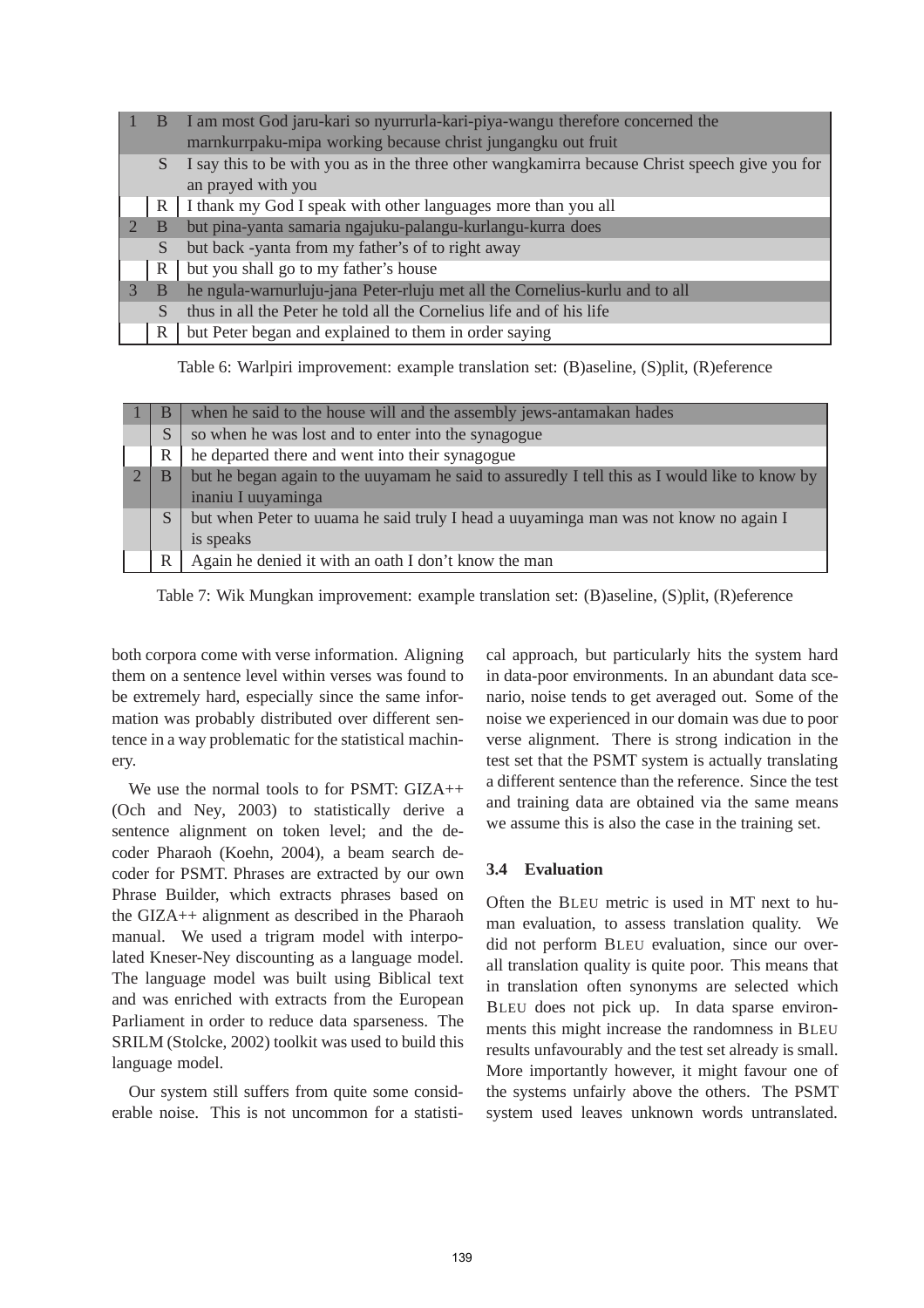Proper nouns are quite likely to have morphology attached in the baseline system. When untranslated this means the proper noun is not matched against a possible English proper noun. Our system splits on morphology, leaving the proper noun by itself, which is identical to English and can be matched without translation. So although nothing is translated our system would score higher using the BLEU metric. Therefore we decided to do a human evaluation only.

To evaluate our model properly we asked human annotators to evaluate the new model against the baseline model. We used three human annotators to evaluate the Warlpiri set, and two to evaluate the Wik Mungkan set. In a blind evaluation we provided them with two alternatives for a translation and a reference verse. For each verse the ordering of baseline and 'split' version was random. So as not to overload our human annotators we drew 50 sentences from our test set, which was based on translation of unseen verses during the training period for the PSMT system. We asked the annotator to indicate which option was a better translation. They were also allowed to leave sentence-options undecided if they could not distinguish quality or if translation quality was too poor to make a good indication. They were provided with a reference translation in English.

# **4 Results and Discussion**

The results of the human evaluation are presented in table 8. For both languages the sum over different annotates is presented for each time they chose that system. To test for statistical significance we used the non-parametric Sign Test. For the Wik Mungkan language the improvement is not statistically significant at the 5% level. With a probability of 7.5% it is possible that our system was chosen more often by random chance, and not because of improved translation. The largest frequently used threshold for statistical significance is 5%, although occasionally 10% is used, so this gives at best weak support to the rejection of the null hypothesis. For Warlpiri, however, there is overwhelming support to indicate we indeed achieved translation quality. This provides some initial support for the intuition that more highly inflected Aboriginal languages will benefit

more from morphological analysis.

In absolute terms the quality of translation is quite poor, because we operate in an extremely data-poor scenario. We give some examples of translations for which the authors thought there was a clear improvement of translation quality. This also gives an indication of overall translation quality and shows the clear need for more training data for PSMT. For Warlpiri the examples can be found in Table 6, and for Wik Mungkan in Table 7.

If we take the first translation we see that the baseline has four times as many untranslated words as our system based on splitting. Furthermore we can recognise some more words, like *language* and *speech* which presumable link to each other. Now many more steps need to be performed to build a decent translation out of it, but at least there is a strong indication for a relative improvement.

Many suffixes are not captured yet. At the moment we only treated the explicitly marked suffixes because here we can be sure they are suffixes. Warlpiri knows many suffixes which are not separated with a hyphen, usually one syllable suffixes. To recognise these suffixes we need a morphological analyser. Since we have shown that splitting words contributes positively towards translation quality this seems like a logical step to extend this project in the future. Further experiments need to be carried out to see if these not explicitly marked suffixes can also improve overall quality when they are separated from their root word.

We assume our model performs better for different reasons. First of all, because we have a PSMT system, we can still pick the word with morphology if the system prefers it (word and morphology still fits the phrase window), removing most of the drawbacks a morphological prepocessing step would have without the ability to group things together in phrases. Also, the system can actually use words in cases where the individual words with that morphology attached have never been encountered before, in cases where we have seen it with different morphology. Secondly, because more words are translated, the language model starts to kick in. When words remain untranslated the language model cannot differentiate; when more words are translated we get a positive feedback. Most of all, many suffixes do not only carry morphosyntactic in-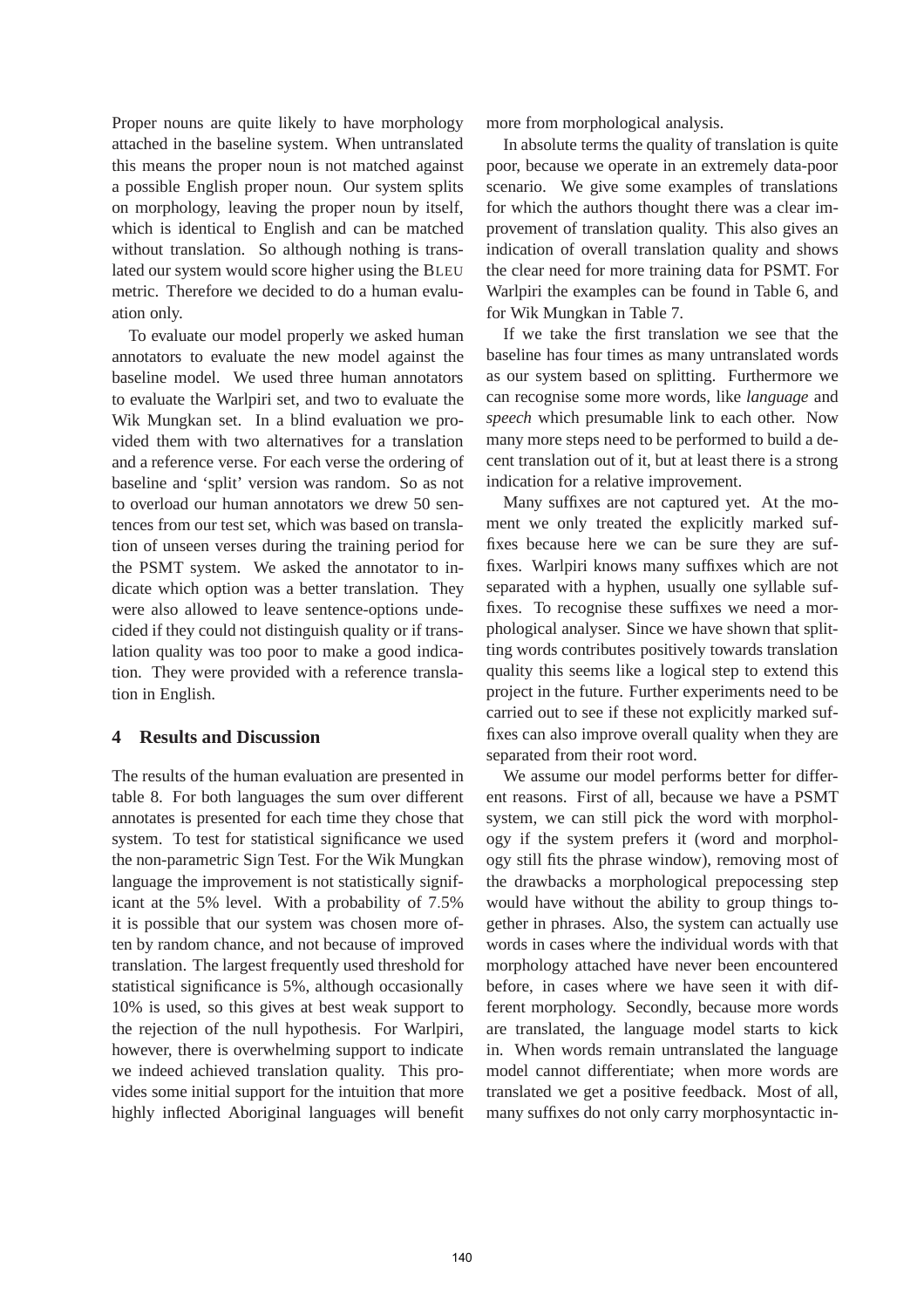|                  | Wik Mungkan |         |                        | Warlpiri |                         |    |                       |
|------------------|-------------|---------|------------------------|----------|-------------------------|----|-----------------------|
|                  | Ann. I      | Ann. II | <b>Total</b>           |          | Ann. I Ann. II Ann. III |    | <b>Total</b>          |
| <b>System</b>    |             |         |                        |          |                         |    |                       |
| Split            | 24          | 30      | 54                     | 26       | 35                      | 45 | 106                   |
| <b>Baseline</b>  | 23          | 18      | 41                     | 7        | $\overline{4}$          |    | 14                    |
| Undecided        |             |         |                        | 17       |                         |    | 30                    |
| <b>Sign Test</b> |             |         |                        |          |                         |    |                       |
| Likelihood       |             |         | $17.5 \cdot 10^{-2}$ h |          |                         |    | $17.5 \cdot 10^{-20}$ |

Table 8: Assessment of human annotators

formation, but are actual meaning elements. Unlike English where inflection represents only a small amount of information such as tense or number, in Aboriginal languages the morphology is so extensive that to translate this morphology itself, we might need (multiple) separate words in English. By separating them, our model gives the PSMT machinery the option to exploit this.

# **5 Conclusion**

Previous work indicates that preprocessing of Natural Language helps achieving overall quality in different Natural Language applications. Our focus is the Phrasal Statistical Machine Translation paradigm in the highly inflected indigenous Australian languages. We show a clear relative improvement of overall Machine Translation quality by separating explicitly marked suffixes when we preprocess languages like Warlpiri, which is the language with the heavier explicitly marked morphology of the two. In Wik Mungkan we observe only a possible but not statistically significant improvement.

A clear improvement of translation quality is achieved by targeting explicitly marked morphology only. However there is more morphological analysis possible in these languages. In future work we would like to included other morphology by using morphological analysers and measure their impact on machine translation quality: looking at a wider range of languages will let us test more extensively the relationship between morphological richness and the usefulness of morphological preprocessing.

# **6 Acknowledgement**

We would like to acknowledge the translators of the Bible parts, Steve Schwarz for Walpiri and Christine

Kilham for Wik Mungkan and the institute which granted us the digital resources and the right to use this material: Aboriginal Studies Electronic Data Archive (ASEDA) and the Australian Institute of Aboriginal and Torres Strait Islander Studies (AIAT-SIS).

We would also like to thank the individual annotators who were willing to annotate translation quality over the evaluation texts we provided them.

# **References**

- Yaser Al-Onaizan, Jan Cuřín, Michael Jahr, Kevin Knight, John Lafferty, Dan Melam ed, Franz-Josef Och, David Purdy, Noah A. Smith, and David Yarowsky. 1999. *Statistical Machine Translation, Final Report, JHU Workshop*. URL http: //[www.clsp.jhu.edu/ws99/projects/](http://www.clsp.jhu.edu/ws99/projects/) mt/final report/mt-final-report.ps.
- Peter Austin. 2006. Countries and Language Australia. In *International Encyclopedia of Language and Linguistics 2nd edition*, Article 1711. Oxford: Elsevier.
- P. F. Brown, V. J. Della Pietra, S. A. Della Pietra, and R. L. Mercer. 1993. The mathematics of statistical machine translation: Parameter estimation. *Computational Linguistics 19(2)*, pages 263–311.
- Michael Collins, Philipp Koehn, and Ivona Kucerova. 2005. Clause restructuring for statistical machine translation. In *Proceedings of the 43rd Annual Meeting of the Association for Computational Linguistics (ACL)*, pages 531– 540. Ann Arbor, Michigan. URL [http://www.](http://www) aclweb.org/anthology/P/P05/P05-1066.

Gülsen Eryiğit and Kemal Oflazer. 2006. Statistical